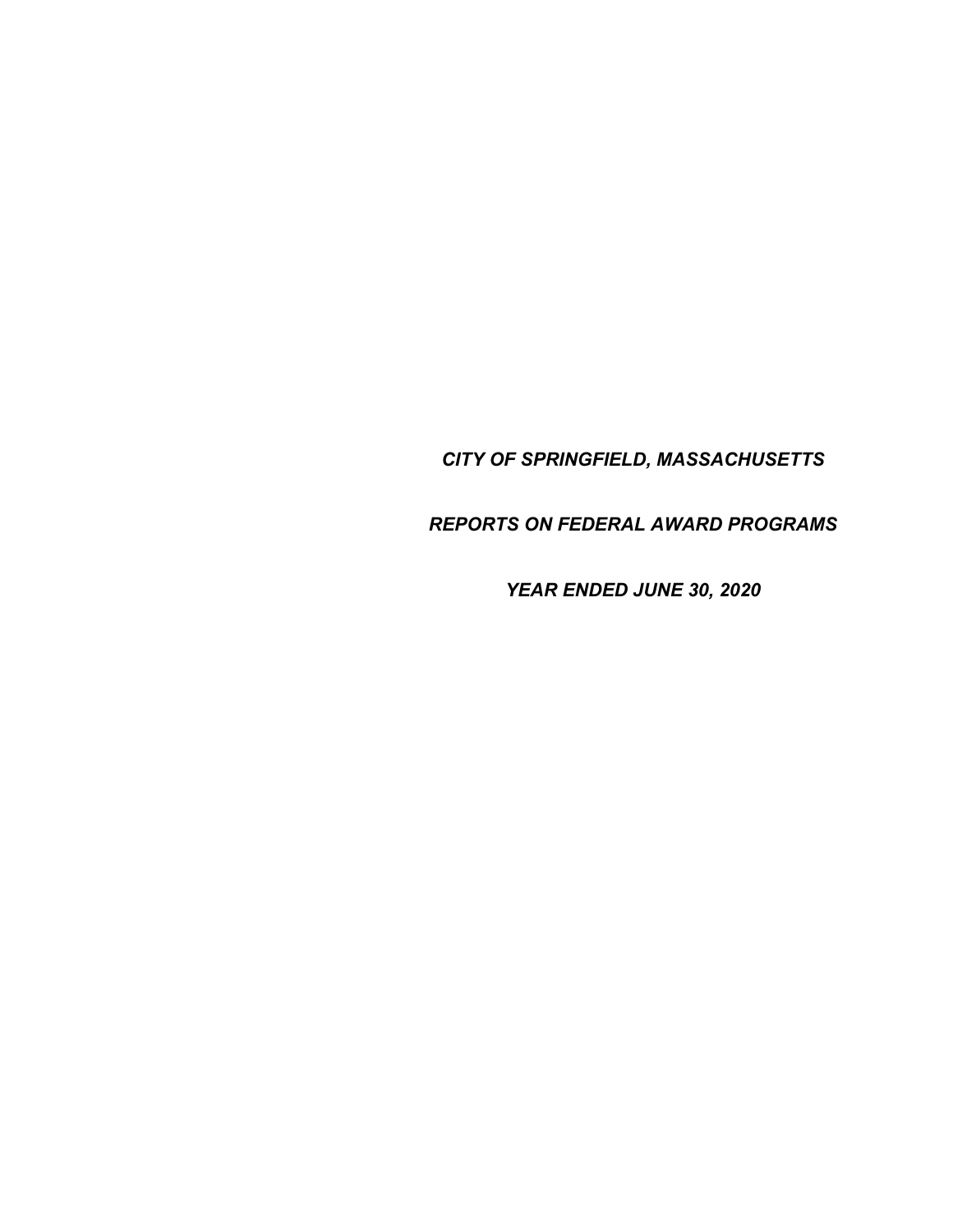## **CITY OF SPRINGFIELD, MASSACHUSETTS**

## **REPORTS ON FEDERAL AWARD PROGRAMS**

## **YEAR ENDED JUNE 30, 2020**

#### **TABLE OF CONTENTS**

|                                                                                                                                                                                                           | <b>PAGE</b> |
|-----------------------------------------------------------------------------------------------------------------------------------------------------------------------------------------------------------|-------------|
| Report on internal control over financial reporting and on compliance and other matters<br>based on an audit of financial statements performed in accordance with Government<br><b>Auditing Standards</b> | 1           |
| Report on compliance for each major federal program and report on internal control over<br>compliance required by the Uniform Guidance                                                                    | 3           |
| Report on the schedule of expenditures of federal awards required by<br>the Uniform Guidance                                                                                                              | 5           |
| Schedule of expenditures of federal awards                                                                                                                                                                | 6           |
| Notes to schedule of expenditures of federal awards                                                                                                                                                       | 9           |
| Schedule of findings and questioned costs                                                                                                                                                                 | 10          |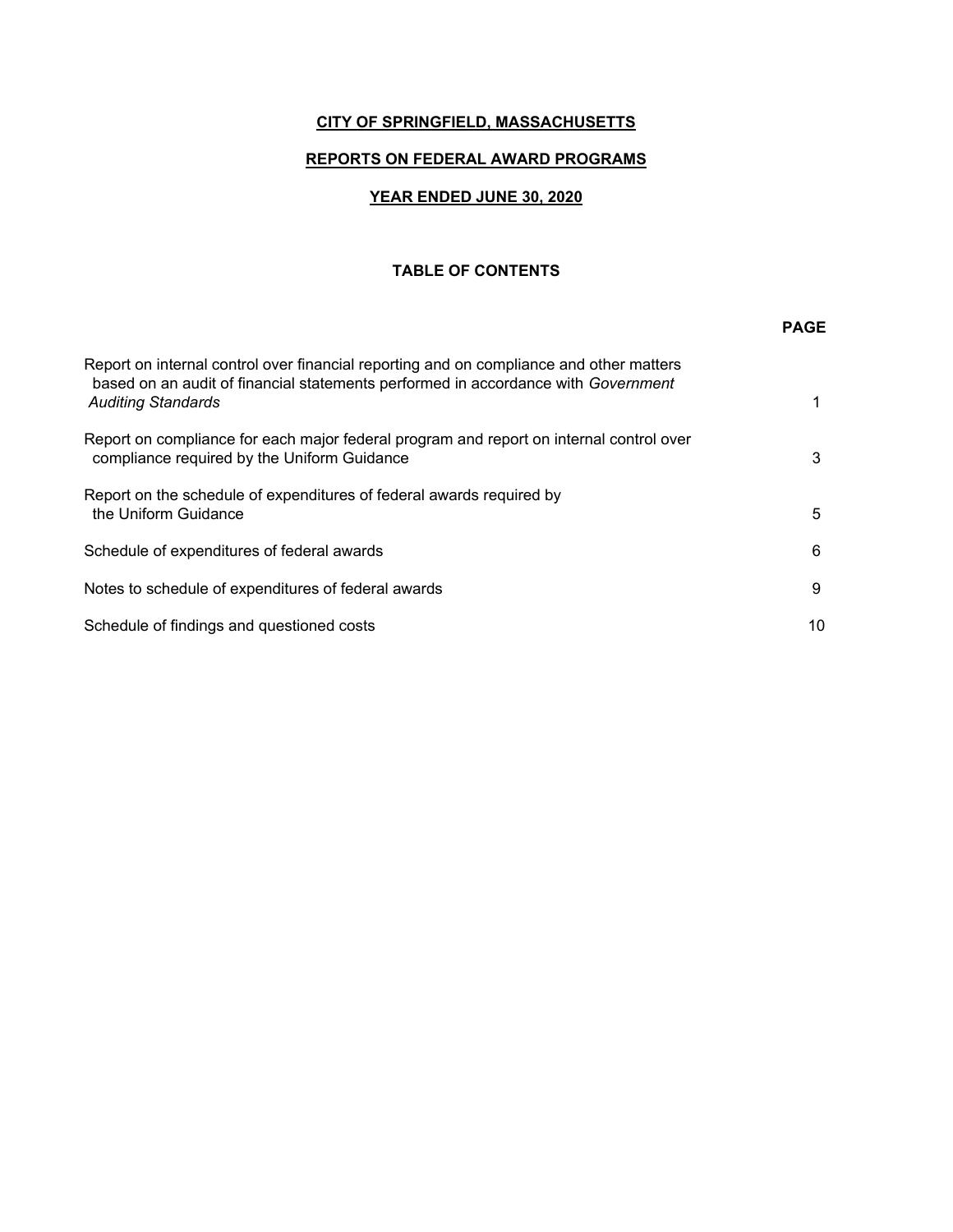# Powers & Sullivan, LLC

Certified Public Accountants



100 Quannapowitt Parkway Suite 101 Wakefield, MA 01880 T. 781-914-1700 F. 781-914-1701 www.powersandsullivan.com

#### **REPORT ON INTERNAL CONTROL OVER FINANCIAL REPORTING AND ON COMPLIANCE AND OTHER MATTERS BASED ON AN AUDIT OF FINANCIAL STATEMENTS PERFORMED IN ACCORDANCE WITH**  *GOVERNMENT AUDITING STANDARDS*

#### **Independent Auditor's Report**

To the Honorable Mayor, the City Council, and Management City of Springfield, Massachusetts

We have audited, in accordance with the auditing standards generally accepted in the United States of America and the standards applicable to financial audits contained in *Government Auditing Standards* issued by the Comptroller General of the United States, the financial statements of the governmental activities, the businesstype activities, each major fund, and the aggregate remaining fund information of the City of Springfield, Massachusetts, as of and for the year ended June 30, 2020 (except for the Springfield Contributory Retirement System which is as of and for the year ended December 31, 2019), and the related notes to the financial statements, which collectively comprise the City of Springfield, Massachusetts' basic financial statements and have issued our report thereon dated November 18, 2020. Our report includes a reference to other auditors who audited the financial statements of the Springfield Empowerment Zone Partnership, Inc, the Springfield Library Foundation, Inc, and the Springfield Redevelopment Authority, as described in our report on the City of Springfield, Massachusetts' financial statements. This report does not include the results of the other auditors' testing of internal control over financial reporting or compliance and other matters that are reported on separately by those other auditors. The financial statements of the Springfield Empowerment Zone Partnership, Inc. and the Springfield Library Foundation, Inc. were not audited in accordance with *Government Auditing Standards.*

## **Internal Control Over Financial Reporting**

In planning and performing our audit of the financial statements, we considered the City of Springfield, Massachusetts' internal control over financial reporting (internal control) to determine the audit procedures that are appropriate in the circumstances for the purpose of expressing our opinions on the financial statements, but not for the purpose of expressing an opinion on the effectiveness of City of Springfield, Massachusetts' internal control. Accordingly, we do not express an opinion on the effectiveness of the City of Springfield, Massachusetts' internal control.

A *deficiency in internal control* exists when the design or operation of a control does not allow management or employees, in the normal course of performing their assigned functions, to prevent, or detect and correct, misstatements on a timely basis. A *material weakness* is a deficiency, or combination of deficiencies, in internal control, such that there is a reasonable possibility that a material misstatement of the entity's financial statements will not be prevented or detected and corrected on a timely basis. A *significant deficiency* is a deficiency, or a combination of deficiencies, in internal control that is less severe than a material weakness, yet important enough to merit attention by those charged with governance.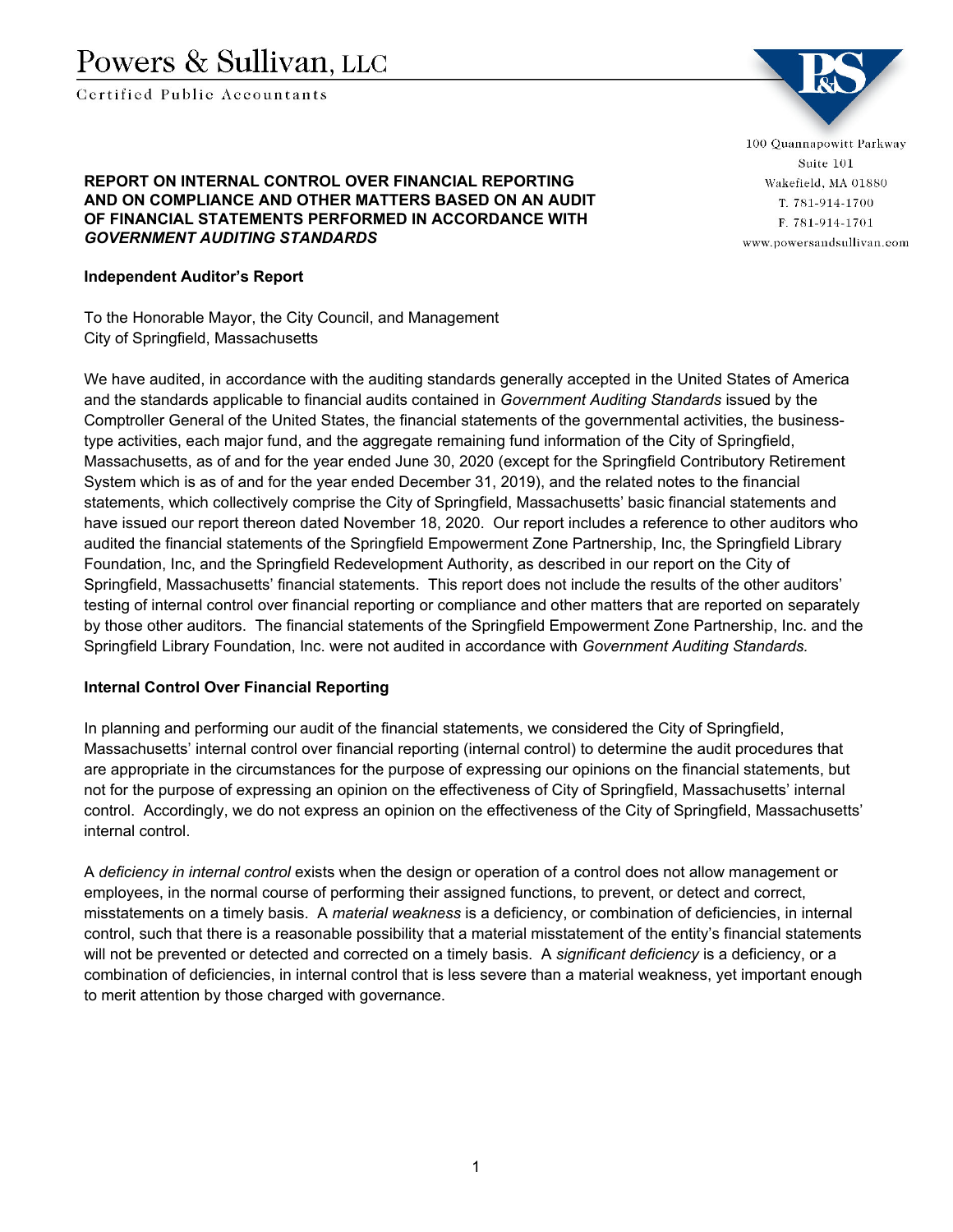Our consideration of internal control was for the limited purpose described in the first paragraph of this section and was not designed to identify all deficiencies in internal control that might be material weaknesses or significant deficiencies. Given these limitations, during our audit we did not identify any deficiencies in internal control that we consider to be material weaknesses. However, material weaknesses may exist that have not been identified.

#### **Compliance and Other Matters**

As part of obtaining reasonable assurance about whether the City of Springfield, Massachusetts' financial statements are free of material misstatement, we performed tests of its compliance with certain provisions of laws, regulations, contracts, and grant agreements, noncompliance with which could have a direct and material effect on the determination of financial statement amounts. However, providing an opinion on compliance with those provisions was not an objective of our audit, and accordingly, we do not express such an opinion. The results of our tests disclosed no instances of noncompliance or other matters that are required to be reported under *Government Auditing Standards*.

### **Purpose of this Report**

This purpose of this report is solely to describe the scope of our testing of internal control and compliance and the results of that testing, and not to provide an opinion on the effectiveness of the entity's internal control or on compliance. This report is an integral part of an audit performed in accordance with *Government Auditing Standards* in considering the entity's internal control and compliance. Accordingly, this communication is not suitable for any other purpose.

Powers + Julhami, LLC

November 18, 2020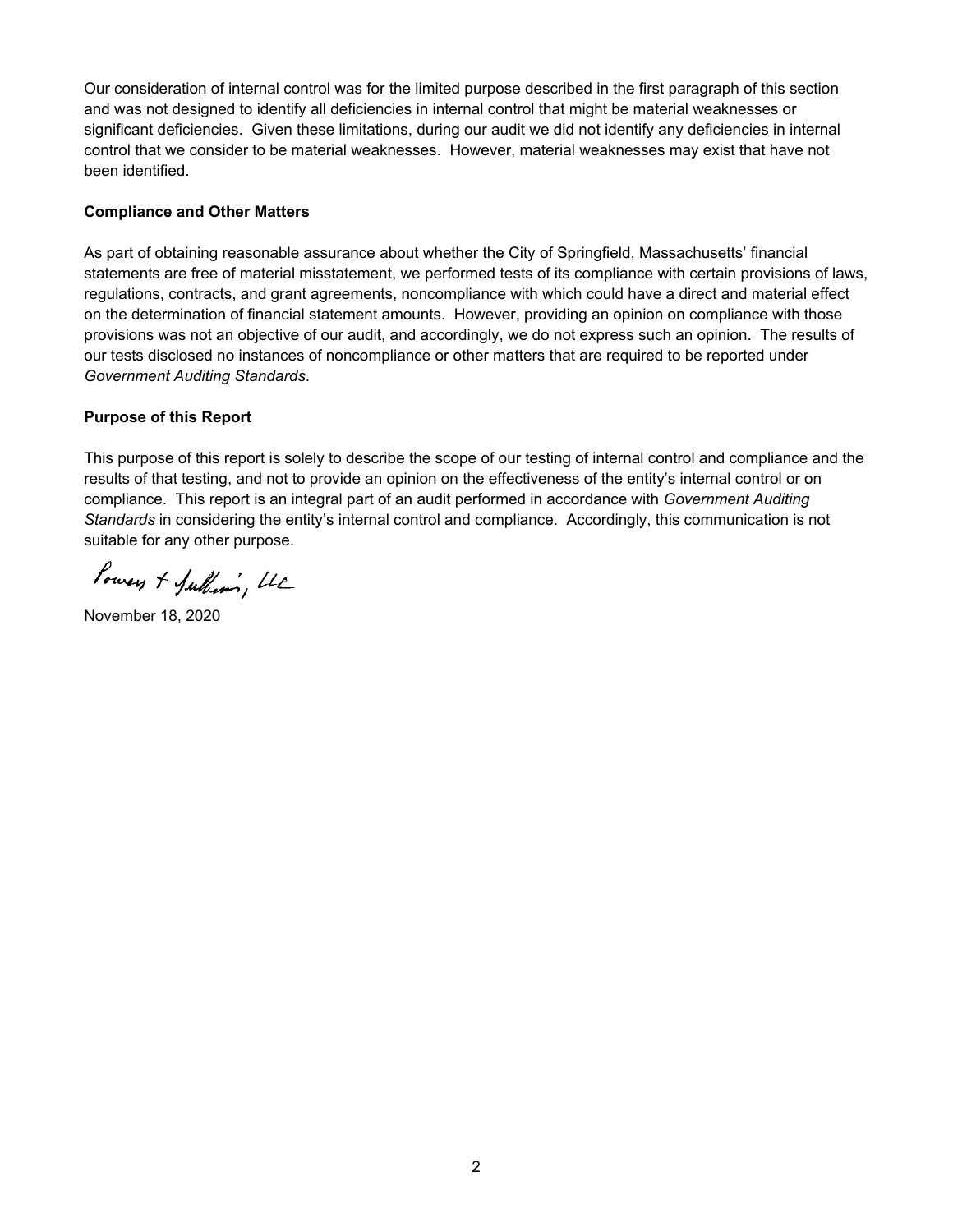Certified Public Accountants

#### **REPORT ON COMPLIANCE FOR EACH MAJOR FEDERAL PROGRAM AND REPORT ON INTERNAL CONTROL OVER COMPLIANCE REQUIRED BY THE UNIFORM GUIDANCE**

### **Independent Auditor's Report**

To the Honorable Mayor, the City Council, and Management City of Springfield, Massachusetts

#### **Report on Compliance for Each Major Federal Program**

We have audited the City of Springfield, Massachusetts' compliance with the types of compliance requirements described in the *OMB Compliance Supplement* that could have a direct and material effect on each of the City of Springfield, Massachusetts' major federal programs for the year ended June 30, 2020. The City of Springfield, Massachusetts' major federal programs are identified in the summary of auditor's results section of the accompanying schedule of findings and questioned costs.

#### **Management's Responsibility**

Management is responsible for compliance with the requirements of laws, regulations, contracts, and grants applicable to its federal programs.

#### **Auditor's Responsibility**

Our responsibility is to express an opinion on compliance for each of the City of Springfield, Massachusetts' major federal programs based on our audit of the types of compliance requirements referred to above. We conducted our audit of compliance in accordance with auditing standards generally accepted in the United States of America; the standards applicable to financial audits contained in *Government Auditing Standards,* issued by the Comptroller General of the United States; and the audit requirements of Title 2 U.S. *Code of Federal Regulations* Part 200, *Uniform Administrative Requirements, Cost Principles, and Audit Requirements for Federal Awards*  (Uniform Guidance). Those standards and the Uniform Guidance require that we plan and perform the audit to obtain reasonable assurance about whether noncompliance with the types of compliance requirements referred to above that could have a direct and material effect on a major federal program occurred. An audit includes examining, on a test basis, evidence about the City of Springfield, Massachusetts' compliance with those requirements and performing such other procedures as we considered necessary in the circumstances.

We believe that our audit provides a reasonable basis for our opinion on compliance for each major federal program. However, our audit does not provide a legal determination on the City of Springfield, Massachusetts' compliance.



100 Quannapowitt Parkway Suite 101 Wakefield, MA 01880 T. 781-914-1700 F. 781-914-1701 www.powersandsullivan.com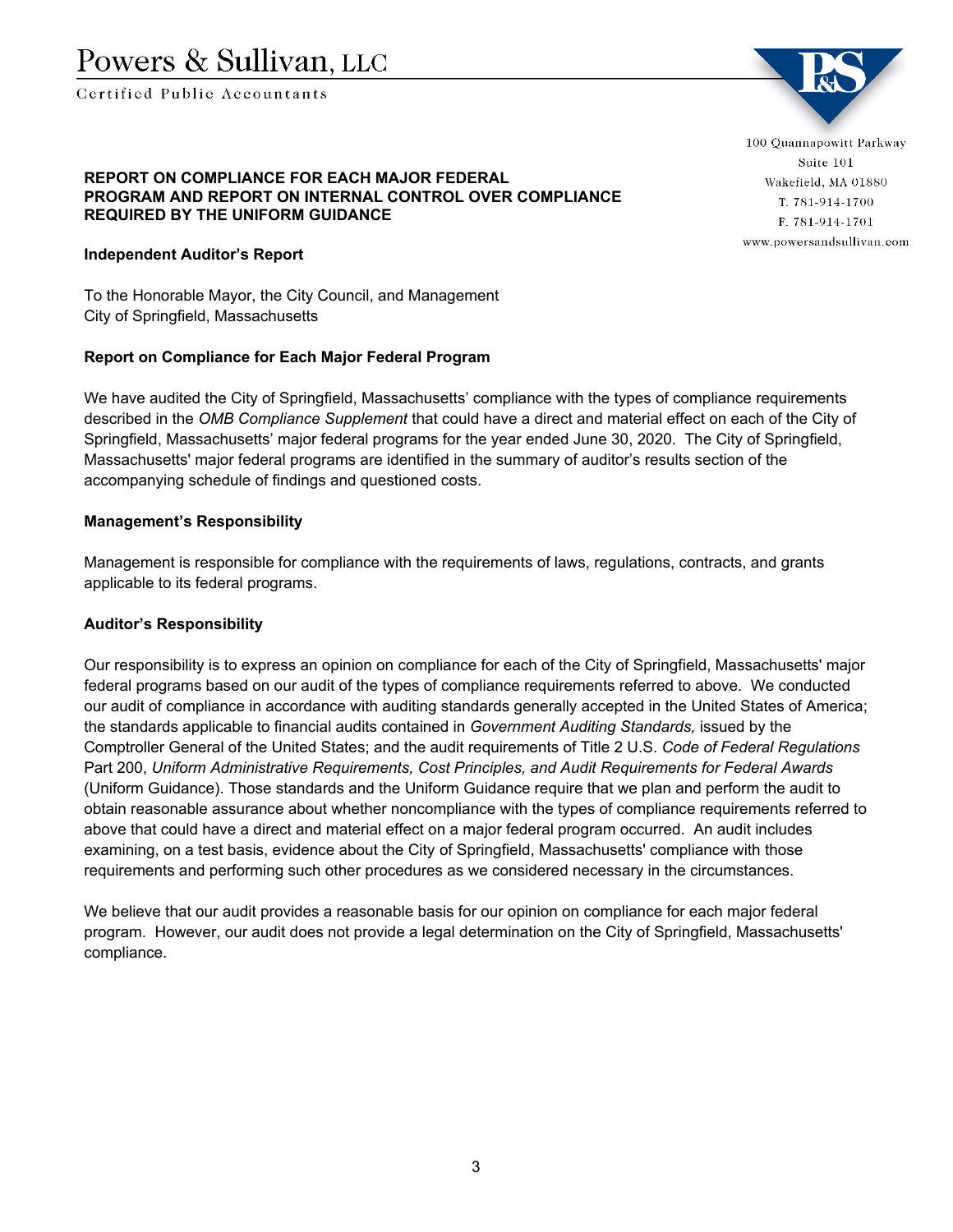#### **Opinion on Each Major Federal Program**

In our opinion, the City of Springfield, Massachusetts' complied, in all material respects, with the types of compliance requirements referred to above that could have a direct and material effect on each of its major federal programs for the year ended June 30, 2020.

#### **Report on Internal Control Over Compliance**

Management of the City of Springfield, Massachusetts is responsible for establishing and maintaining effective internal control over compliance with the types of requirements referred to above. In planning and performing our audit of compliance, we considered the City of Springfield, Massachusetts' internal control over compliance with the types of requirements that could have a direct and material effect on each major federal program to determine the auditing procedures that are appropriate in the circumstances for the purpose of expressing an opinion on compliance for each major federal program and to test and report on internal control over compliance in accordance with Uniform Guidance, but not for the purpose of expressing an opinion on the effectiveness of internal control over compliance. Accordingly, we do not express an opinion on the effectiveness of the City of Springfield, Massachusetts' internal control over compliance.

A *deficiency in internal control over compliance* exists when the design or operation of a control over compliance does not allow management or employees, in the normal course of performing their assigned functions, to prevent, or detect and correct, noncompliance with a type of compliance requirement of a federal program on a timely basis. A *material weakness in internal control over compliance* is a deficiency, or combination of deficiencies, in internal control over compliance, such that there is a reasonable possibility that material noncompliance with a type of compliance requirement of a federal program will not be prevented, or detected and corrected, on a timely basis. A *significant deficiency in internal control over compliance* is a deficiency, or a combination of deficiencies, in internal control over compliance with a type of compliance requirement of a federal program that is less severe than a material weakness in internal control over compliance, yet important enough to merit attention by those charged with governance.

Our consideration of internal control over compliance was for the limited purpose described in the first paragraph of this section and was not designed to identify all deficiencies in internal control over compliance that might be material weaknesses or significant deficiencies. We did not identify any deficiencies in internal control over compliance that we consider to be material weaknesses. However, material weaknesses may exist that have not been identified.

The purpose of this report on internal control over compliance is solely to describe the scope of our testing of internal control over compliance and the results of that testing based on the requirements of Uniform Guidance. Accordingly, this report is not suitable for any other purpose.

Powers + Julhim, LL

March 17, 2021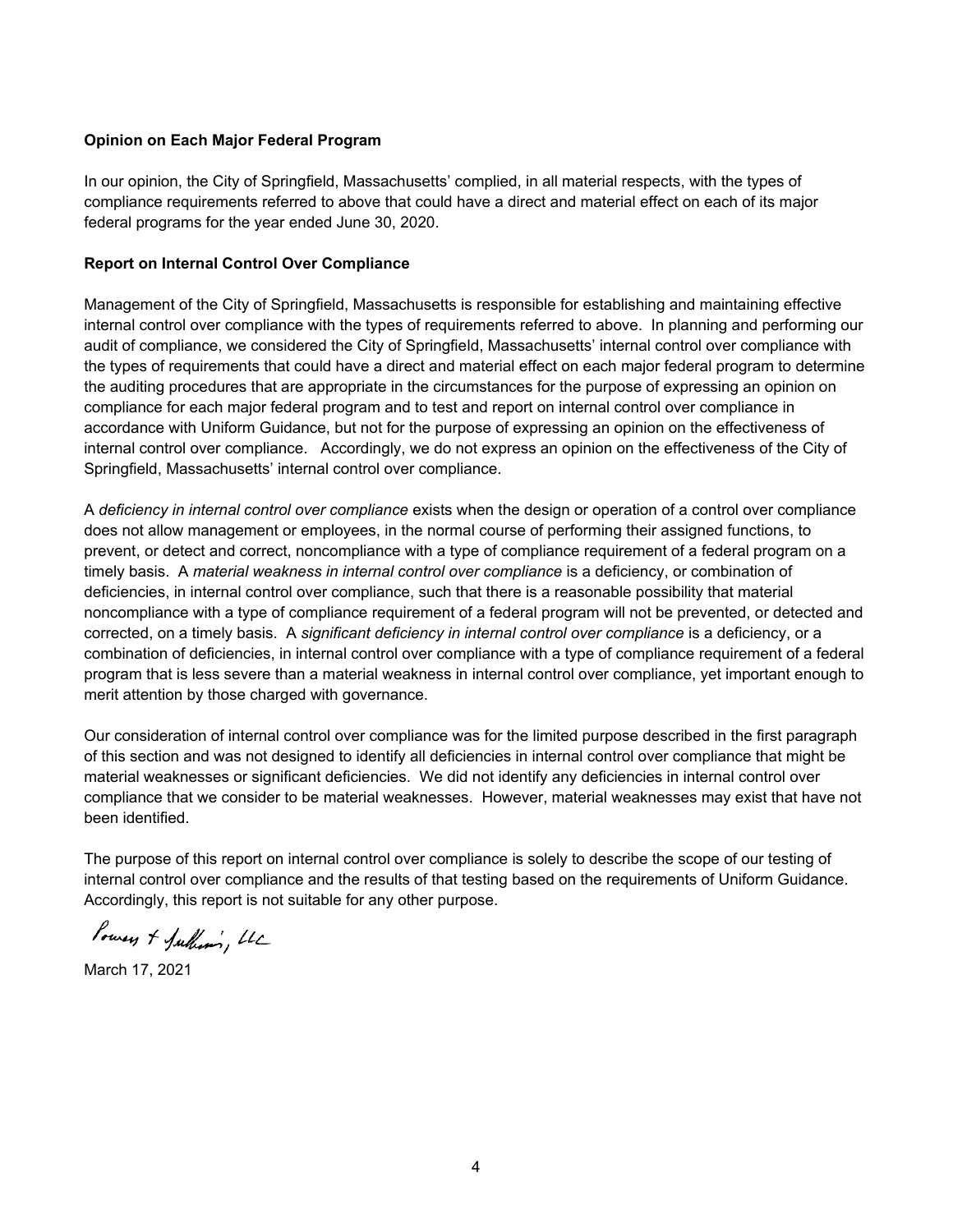## Powers & Sullivan, LLC

Certified Public Accountants



100 Quannapowitt Parkway Suite 101 Wakefield, MA 01880 T. 781-914-1700 F. 781-914-1701 www.powersandsullivan.com

## **REPORT ON SCHEDULE OF EXPENDITURES OF FEDERAL AWARDS REQUIRED BY THE UNIFORM GUIDANCE**

We have audited the financial statements of the governmental activities, the business-type activities, each major fund, and the aggregate remaining fund information of the City of Springfield, Massachusetts, as of and for the year ended June 30, 2020 (except for the Springfield Contributory Retirement System which is as of and for the year ended December 31, 2019), and the related notes to the financial statements, which collectively comprise the City of Springfield, Massachusetts' basic financial statements. We issued our report thereon dated November 18, 2020, which contained unmodified opinions on those financial statements. Our audit was conducted for the purpose of forming opinions on the financial statements that collectively comprise the basic financial statements. The accompanying schedule of expenditures of federal awards is presented for purposes of additional analysis as required by the Uniform Guidance and is not a required part of the basic financial statements. Such information is the responsibility of management and was derived from and relates directly to the underlying accounting and other records used to prepare the basic financial statements. The information has been subjected to the auditing procedures applied in the audit of the financial statements and certain additional procedures, including comparing and reconciling such information directly to the underlying accounting and other records used to prepare the basic financial statements or to the basic financial statements themselves, and other additional procedures in accordance with auditing standards generally accepted in the United States of America. In our opinion, the schedule of expenditures of federal awards is fairly stated in all material respects in relation to the basic financial statements as a whole.

Powers + Julhim, LL

November 18, 2020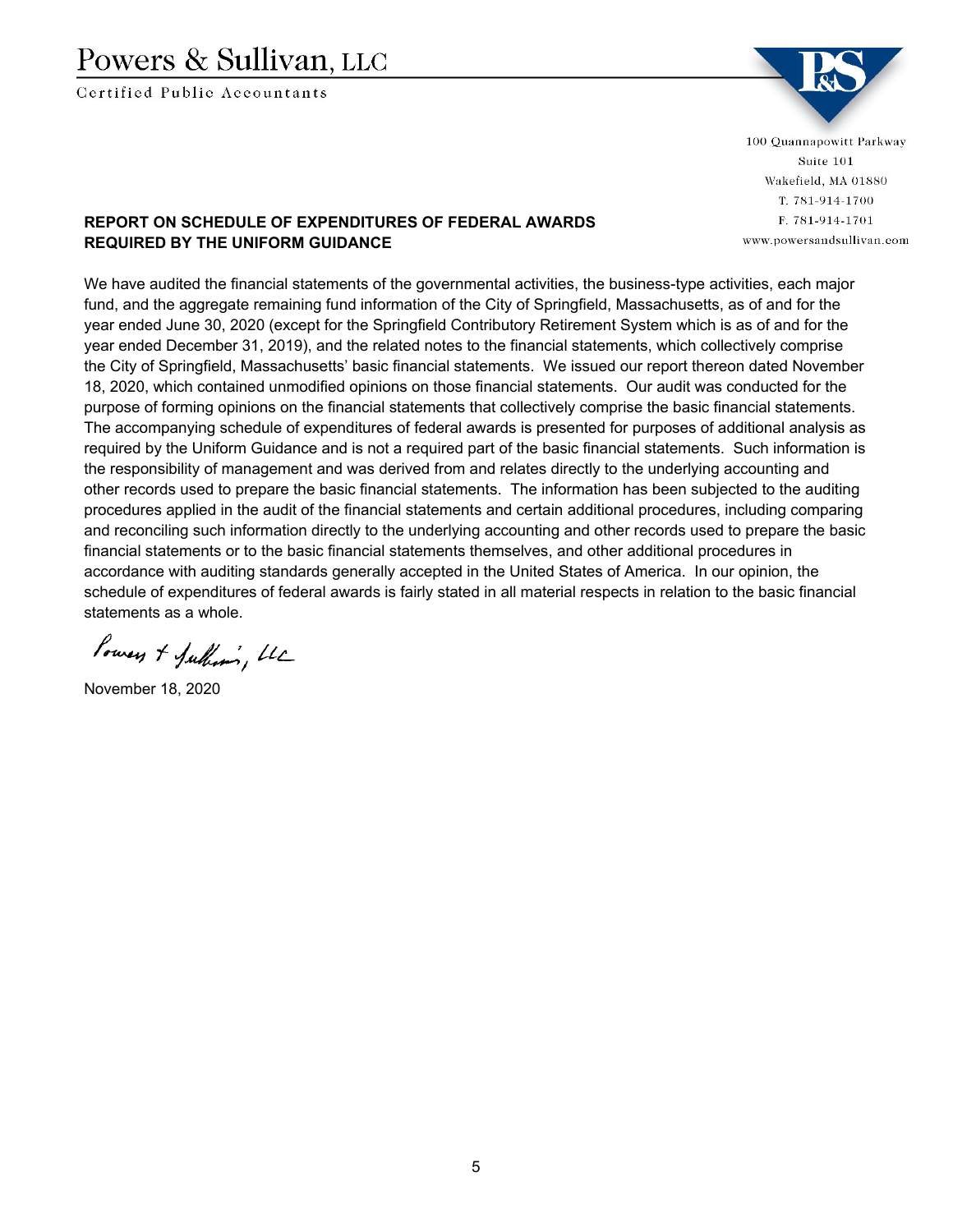**FOR THE YEAR ENDED JUNE 30, 2020**

|                                                                                                                                                       |                                  |                                              | Amount                                 |                        |
|-------------------------------------------------------------------------------------------------------------------------------------------------------|----------------------------------|----------------------------------------------|----------------------------------------|------------------------|
| Federal Grantor/Pass-Through Grantor/Program or Cluster Title                                                                                         | Federal<br><b>CFDA</b><br>Number | Pass-Through<br>Entity Identifying<br>Number | Passed<br>Through to<br>Sub-Recipients | Expenditures           |
|                                                                                                                                                       |                                  |                                              |                                        |                        |
| CHILD NUTRITION CLUSTER:<br>U.S. DEPARTMENT OF AGRICULTURE:                                                                                           |                                  |                                              |                                        |                        |
| Passed through Massachusetts Department of Elementary and Secondary Education:                                                                        |                                  |                                              |                                        |                        |
| Non-Cash Assistance (Commodities):                                                                                                                    |                                  | 07-281                                       | \$<br>- \$                             |                        |
| Cash Assistance:                                                                                                                                      | 10.555                           |                                              |                                        | 1,318,543              |
|                                                                                                                                                       | 10.555                           | 07-281                                       |                                        | 8,986,775              |
|                                                                                                                                                       | 10.555                           | 07-281                                       |                                        | 114,707<br>10,420,025  |
| Cash Assistance:                                                                                                                                      |                                  |                                              |                                        |                        |
|                                                                                                                                                       | 10.553                           | 07-281                                       |                                        | 5,395,526              |
|                                                                                                                                                       | 10.559<br>10.559                 | 07-281<br>07-281                             |                                        | 1.438.250<br>1,613,680 |
|                                                                                                                                                       |                                  |                                              |                                        |                        |
|                                                                                                                                                       |                                  |                                              |                                        | 18,867,481             |
| <b>HIGHWAY SAFETY CLUSTER:</b><br>U. S. DEPARTMENT OF TRANSPORTATION:<br>Passed through Massachusetts Executive Office of Public Safety and Security: |                                  |                                              |                                        |                        |
|                                                                                                                                                       | 20.600<br>20,600                 | 2019SPRINGFIELDSTEPX<br>2020SPRINGFIELDSTEPX |                                        | 9,326                  |
|                                                                                                                                                       |                                  |                                              |                                        | 82,128                 |
|                                                                                                                                                       |                                  |                                              |                                        | 91,454                 |
| SPECIAL EDUCATION CLUSTER:<br>U.S. DEPARTMENT OF EDUCATION:                                                                                           |                                  |                                              |                                        |                        |
| Passed through Massachusetts Department of Elementary and Secondary Education:                                                                        |                                  |                                              |                                        |                        |
|                                                                                                                                                       | 84.027                           | 240-298529-2020-0281                         |                                        | 7,195,409              |
|                                                                                                                                                       | 84.027                           | 240-209574-2019-0281                         |                                        | 414,561                |
|                                                                                                                                                       |                                  |                                              |                                        | 7,609,970              |
| Passed through Massachusetts Department of Elementary and Secondary Education:                                                                        |                                  |                                              |                                        |                        |
|                                                                                                                                                       | 84.173<br>84.173                 | 262-298530-2020-0281<br>26219SPRINGFIELD     |                                        | 221,623                |
|                                                                                                                                                       |                                  |                                              |                                        | 2,993<br>224,616       |
|                                                                                                                                                       |                                  |                                              |                                        | 7,834,586              |
|                                                                                                                                                       |                                  |                                              |                                        |                        |
| <b>HEALTH CENTER PROGRAM CLUSTER:</b><br>U.S. DEPARTMENT OF HEALTH AND HUMAN SERVICES:<br>Direct Program:                                             |                                  |                                              |                                        |                        |
|                                                                                                                                                       | 93.224                           | N/A                                          |                                        | 1,156,641              |
|                                                                                                                                                       | 93.224                           | N/A                                          |                                        | 12,401<br>1,169,042    |
| Grants for New and Expanded Services under the Health Center Program                                                                                  | 93.527                           | N/A                                          |                                        | 488,642                |
|                                                                                                                                                       |                                  |                                              |                                        | 1,657,684              |
|                                                                                                                                                       |                                  |                                              |                                        |                        |
| <b>DIRECT PROGRAMS:</b><br>U.S. DEPARTMENT OF DEFENSE:<br>Direct Program:                                                                             |                                  |                                              |                                        |                        |
|                                                                                                                                                       | 12.900                           | N/A                                          |                                        | 68,418                 |
| U.S. DEPARTMENT OF HOUSING AND URBAN DEVELOPMENT:                                                                                                     |                                  |                                              |                                        |                        |
| Direct Programs:                                                                                                                                      |                                  |                                              |                                        |                        |
| Community Development Block Grants/Entitlement Grants - CDBG Entitlement                                                                              | 14.218                           | N/A                                          |                                        | 6,428,532              |
| COVID-19 Community Development Block Grants/Entitlement Grants - CDBG Entitlement                                                                     | 14.218<br>14.231                 | N/A<br>N/A                                   |                                        | 728<br>325,743         |
|                                                                                                                                                       | 14.231                           | N/A                                          |                                        | 168,898                |
|                                                                                                                                                       | 14.239                           | N/A                                          |                                        | 1,780,265              |
|                                                                                                                                                       | 14.241                           | N/A                                          |                                        | 633,239                |
|                                                                                                                                                       | 14.241<br>14.261                 | N/A<br>N/A                                   |                                        | 16,804<br>8,591        |
|                                                                                                                                                       | 14.267                           | N/A                                          |                                        | 4,065,255              |
|                                                                                                                                                       | 14 272                           | N/A                                          |                                        | 837 189                |
|                                                                                                                                                       | 14.900                           | N/A                                          |                                        | 277,412                |
|                                                                                                                                                       |                                  |                                              |                                        | 14,542,656             |
| U.S. DEPARTMENT OF INTERIOR:                                                                                                                          |                                  |                                              |                                        |                        |
| Direct Program:                                                                                                                                       | 15.916                           | N/A                                          |                                        | 142,251                |
|                                                                                                                                                       |                                  |                                              |                                        |                        |
| U.S. DEPARTMENT OF JUSTICE:                                                                                                                           |                                  |                                              |                                        |                        |
| Direct Program:                                                                                                                                       | 16.922                           | N/A                                          |                                        | 2,600                  |
|                                                                                                                                                       |                                  |                                              |                                        |                        |
| NATIONAL SCIENCE FOUNDATION:                                                                                                                          |                                  |                                              |                                        |                        |
| Direct Program:                                                                                                                                       |                                  |                                              |                                        |                        |
|                                                                                                                                                       | 47.070<br>47.076                 | N/A<br>N/A                                   |                                        | 97,681<br>67,993       |
|                                                                                                                                                       |                                  |                                              |                                        |                        |
|                                                                                                                                                       |                                  |                                              |                                        | 165,674                |
|                                                                                                                                                       |                                  |                                              |                                        | (continued)            |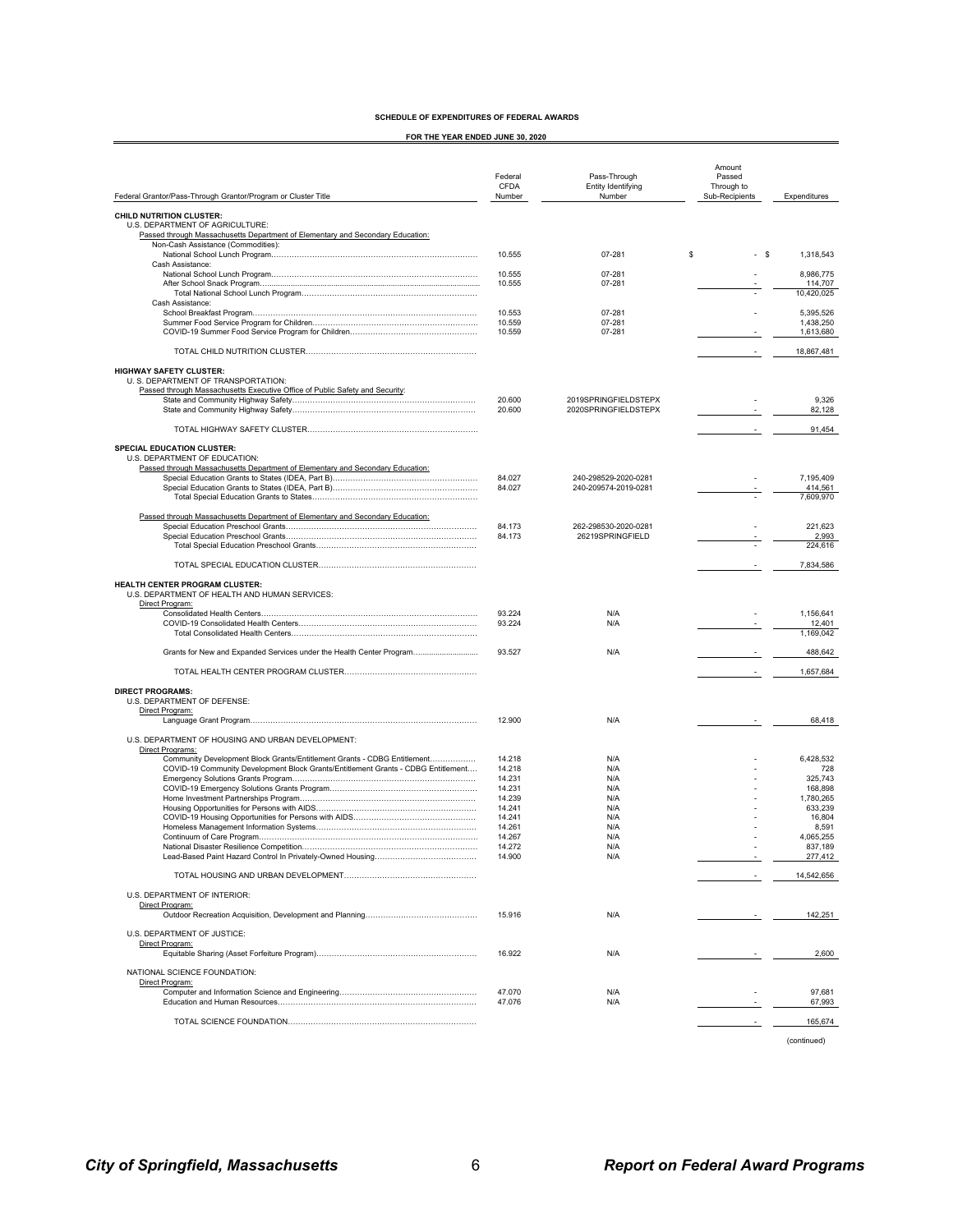| SCHEDULE OF EXPENDITURES OF FEDERAL AWARDS |  |
|--------------------------------------------|--|
|--------------------------------------------|--|

**FOR THE YEAR ENDED JUNE 30, 2020**

| Federal Grantor/Pass-Through Grantor/Program or Cluster Title                                                                      | Federal<br><b>CFDA</b><br>Number | Pass-Through<br>Entity Identifying<br>Number                   | Amount<br>Passed<br>Through to<br>Sub-Recipients | Expenditures         |
|------------------------------------------------------------------------------------------------------------------------------------|----------------------------------|----------------------------------------------------------------|--------------------------------------------------|----------------------|
| ENVIRONMENTAL PROTECTION AGENCY:                                                                                                   |                                  |                                                                |                                                  |                      |
| Direct Program:                                                                                                                    |                                  |                                                                |                                                  |                      |
|                                                                                                                                    | 66.818                           | N/A                                                            |                                                  | 37,419               |
| U.S. DEPARTMENT OF HEALTH AND HUMAN SERVICES:<br>Direct Programs:                                                                  |                                  |                                                                |                                                  |                      |
| Special Programs for the Aging - Title III, Part B - Grants for Supportive                                                         | 93.044                           | N/A                                                            |                                                  | 1,627                |
| Affordable Care Act (ACA) Personal Responsibility Education Program<br>Comprehensive Community Mental Health Services for Children | 93.092                           | N/A                                                            |                                                  | 28,882               |
| Area Health Education Centers Point of Service Maintenance                                                                         | 93.104                           | N/A                                                            |                                                  | 60,762               |
|                                                                                                                                    | 93.107                           | N/A                                                            |                                                  | 51,306               |
|                                                                                                                                    | 93.307                           | N/A                                                            |                                                  | 33,402               |
|                                                                                                                                    |                                  |                                                                |                                                  | 175,979              |
| U. S. DEPARTMENT OF HOMELAND SECURITY:<br>Direct Program:                                                                          |                                  |                                                                |                                                  |                      |
|                                                                                                                                    | 97.044                           | N/A                                                            |                                                  | 95,455               |
|                                                                                                                                    | 97.083                           | N/A                                                            |                                                  | 112,049              |
|                                                                                                                                    |                                  |                                                                |                                                  | 207,504              |
| <b>PASS-THROUGH PROGRAMS:</b><br>U.S. DEPARTMENT OF AGRICULTURE:                                                                   |                                  |                                                                |                                                  |                      |
| Passed through Massachusetts Department of Elementary and Secondary Education:                                                     |                                  | not available                                                  |                                                  | 3,900                |
|                                                                                                                                    | 10.543<br>10.558                 | 07-281                                                         |                                                  | 586,508              |
|                                                                                                                                    | 10.558                           | 07-281                                                         |                                                  | 565,323              |
|                                                                                                                                    | 10.575<br>10.582                 | not available<br>SCDOE1875A70532008A                           |                                                  | 19,858<br>574,737    |
|                                                                                                                                    |                                  |                                                                |                                                  | 1,750,326            |
|                                                                                                                                    |                                  |                                                                |                                                  |                      |
| U.S. DEPARTMENT OF JUSTICE:<br>Passed through Massachusetts Executive Office of Public Safety:                                     |                                  |                                                                |                                                  |                      |
|                                                                                                                                    | 16.738                           | SCEPSFY19SHANSPRINGF                                           |                                                  | 16,324               |
|                                                                                                                                    | 16.738                           | SCEPSFY18SHANSPRINGF                                           |                                                  | 22,700               |
|                                                                                                                                    | 16.738                           | SCEPSBLAGFY17SPRING-JAG FY17                                   |                                                  | 16,413               |
| Total Edward Byrne Memorial Justice Assistance Grant Program                                                                       |                                  |                                                                |                                                  | 55,437               |
|                                                                                                                                    | 16.835                           | BODY WORN CAMERA FY19                                          |                                                  | 74,005               |
|                                                                                                                                    |                                  |                                                                |                                                  | 129,442              |
| U. S. DEPARTMENT OF LABOR:                                                                                                         |                                  |                                                                |                                                  |                      |
| Passed through Senior Service America, Inc.:                                                                                       |                                  |                                                                |                                                  |                      |
|                                                                                                                                    | 17.235                           | 110008592D-100474-103567076                                    |                                                  | 527,175              |
| U.S. DEPARTMENT OF TREASURY:<br>Passed through Executive Office of Administration and Finance:                                     |                                  |                                                                |                                                  |                      |
|                                                                                                                                    | 21.019                           | <b>COVID19 281</b>                                             |                                                  | 1,152,553            |
| INSTITUTE OF MUSEUM AND LIBRARY SERVICES:                                                                                          |                                  |                                                                |                                                  |                      |
| Passed through Massachusetts Board of Library Commissioners:                                                                       |                                  |                                                                |                                                  |                      |
|                                                                                                                                    | 45.310<br>45.310                 | LSTA Citizenship Corners FY19<br>LSTA Citizenship Corners FY20 |                                                  | 3,096<br>6,148       |
|                                                                                                                                    |                                  |                                                                |                                                  | 9,244                |
| NATIONAL SCIENCE FOUNDATION:                                                                                                       |                                  |                                                                |                                                  |                      |
| Passed through Springfield Technical Community College:                                                                            | 47.076                           | <b>UNKNOWN</b>                                                 |                                                  | 4,497                |
|                                                                                                                                    |                                  |                                                                |                                                  |                      |
| U.S. DEPARTMENT OF EDUCATION<br>Passed through Massachusetts Department of Elementary and Secondary Education:                     |                                  |                                                                |                                                  |                      |
|                                                                                                                                    | 84.010                           | 305-291361-2020-0281                                           |                                                  | 15,788,554           |
|                                                                                                                                    | 84.010                           | 305-222016-2019-0281                                           |                                                  | 5,207,282            |
|                                                                                                                                    | 84.010                           | 305-140809-2018-0281                                           |                                                  | 51,306<br>21,047,142 |
|                                                                                                                                    |                                  |                                                                |                                                  |                      |
|                                                                                                                                    | 84.048<br>84.048                 | 400-302310-2020-0281<br>400-209585-2019-0281                   |                                                  | 626.084<br>79,514    |
|                                                                                                                                    |                                  |                                                                |                                                  | 705,598              |
|                                                                                                                                    | 84.196                           | 310-288564-2020-0281                                           |                                                  | 12,203               |
|                                                                                                                                    | 84.196                           | 310-225158-2019-0281                                           |                                                  | 6,651                |
|                                                                                                                                    |                                  |                                                                |                                                  | 18,854               |

(continued)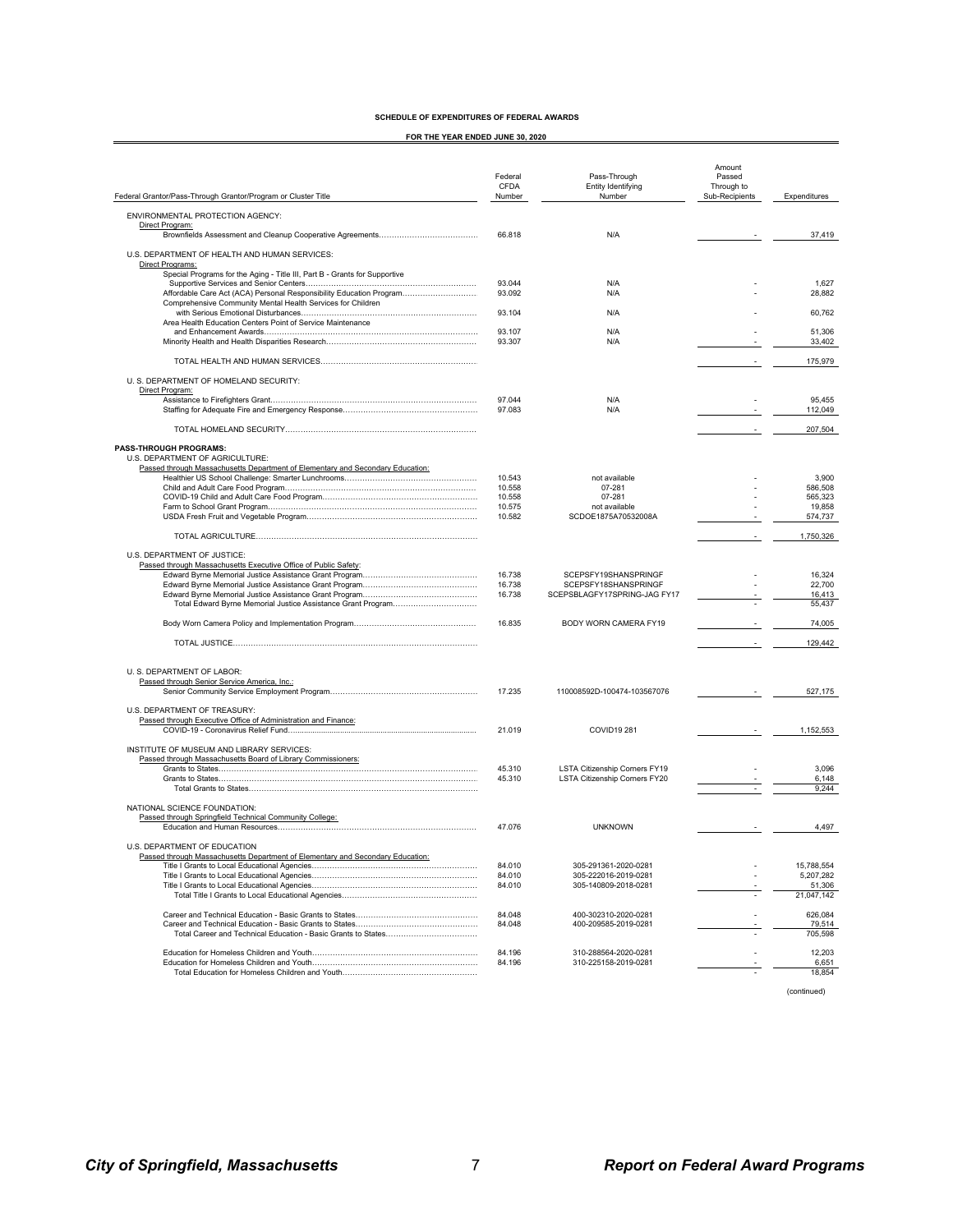#### **SCHEDULE OF EXPENDITURES OF FEDERAL AWARDS**

**FOR THE YEAR ENDED JUNE 30, 2020**

| Federal Grantor/Pass-Through Grantor/Program or Cluster Title                | Federal<br>CFDA<br>Number | Pass-Through<br>Entity Identifying<br>Number | Amount<br>Passed<br>Through to<br>Sub-Recipients | Expenditures |
|------------------------------------------------------------------------------|---------------------------|----------------------------------------------|--------------------------------------------------|--------------|
|                                                                              | 84.287                    | 645-304373-2020-1528                         |                                                  | 84.285       |
|                                                                              | 84.287                    | 645-217138-2019-1528                         |                                                  | 76,016       |
|                                                                              |                           |                                              |                                                  | 160.301      |
|                                                                              | 84.365                    | 180-298527-2020-0281                         |                                                  | 451.046      |
|                                                                              | 84.365                    | 180-222018-2019-0281                         |                                                  | 123,129      |
|                                                                              |                           |                                              |                                                  | 574.175      |
|                                                                              | 84.367                    | 140-298526-2020-0281                         |                                                  | 1.374.116    |
|                                                                              | 84.367                    | 140-222017-2019-0281                         |                                                  | 1.141.648    |
|                                                                              | 84.367                    | 140-140810-2018-0281                         |                                                  | 56,309       |
|                                                                              |                           |                                              |                                                  | 2.572.073    |
|                                                                              | 84.424                    | 309-298531-2020-0281                         |                                                  | 1.010.196    |
|                                                                              | 84.424                    | 309-222019-2019-0281                         |                                                  | 95,633       |
|                                                                              |                           |                                              |                                                  | 1.105.829    |
|                                                                              | 84.938                    | 314-288681-2020-0281                         |                                                  | 18.456       |
|                                                                              | 84.938                    | 314-236985-2019-0281                         |                                                  | 58.105       |
|                                                                              |                           |                                              |                                                  | 76.561       |
| Passed through Massachusetts Department of Early Education and Care:         |                           |                                              |                                                  |              |
|                                                                              | 84.419                    | 51818PEGSPRINGFIFLDP                         | 827,195                                          | 972.989      |
|                                                                              |                           |                                              | 827,195                                          | 27,233,522   |
| U.S. DEPARTMENT OF HEALTH AND HUMAN SERVICES:                                |                           |                                              |                                                  |              |
| Passed through Massachusetts Executive Office of Health and Human Services:  |                           |                                              |                                                  |              |
| Substance Abuse and Mental Health Services Projects of Regional              |                           |                                              |                                                  |              |
|                                                                              | 93.243                    | INTF2354190182000                            |                                                  | 68.665       |
|                                                                              | 93.324                    | SHINE JUL19 - MAR20                          |                                                  | 70,108       |
|                                                                              |                           |                                              |                                                  | 138,773      |
| U. S. DEPARTMENT OF HOMELAND SECURITY:                                       |                           |                                              |                                                  |              |
| Passed through Massachusetts Executive Office of Public Safety and Security: |                           |                                              |                                                  |              |
|                                                                              | 97.042                    | <b>EMPG18- SPRINGFIELD</b>                   |                                                  | 9.810        |
|                                                                              | 97.067                    | FFY16 CCP GRANT                              |                                                  | 4.990        |
|                                                                              |                           |                                              |                                                  |              |
|                                                                              |                           |                                              |                                                  | 14,800       |
|                                                                              |                           |                                              | 827,195 \$                                       | 74,754,038   |
|                                                                              |                           |                                              |                                                  |              |
|                                                                              |                           |                                              |                                                  | (concluded)  |

See notes to Schedule of Expenditures of Federal Awards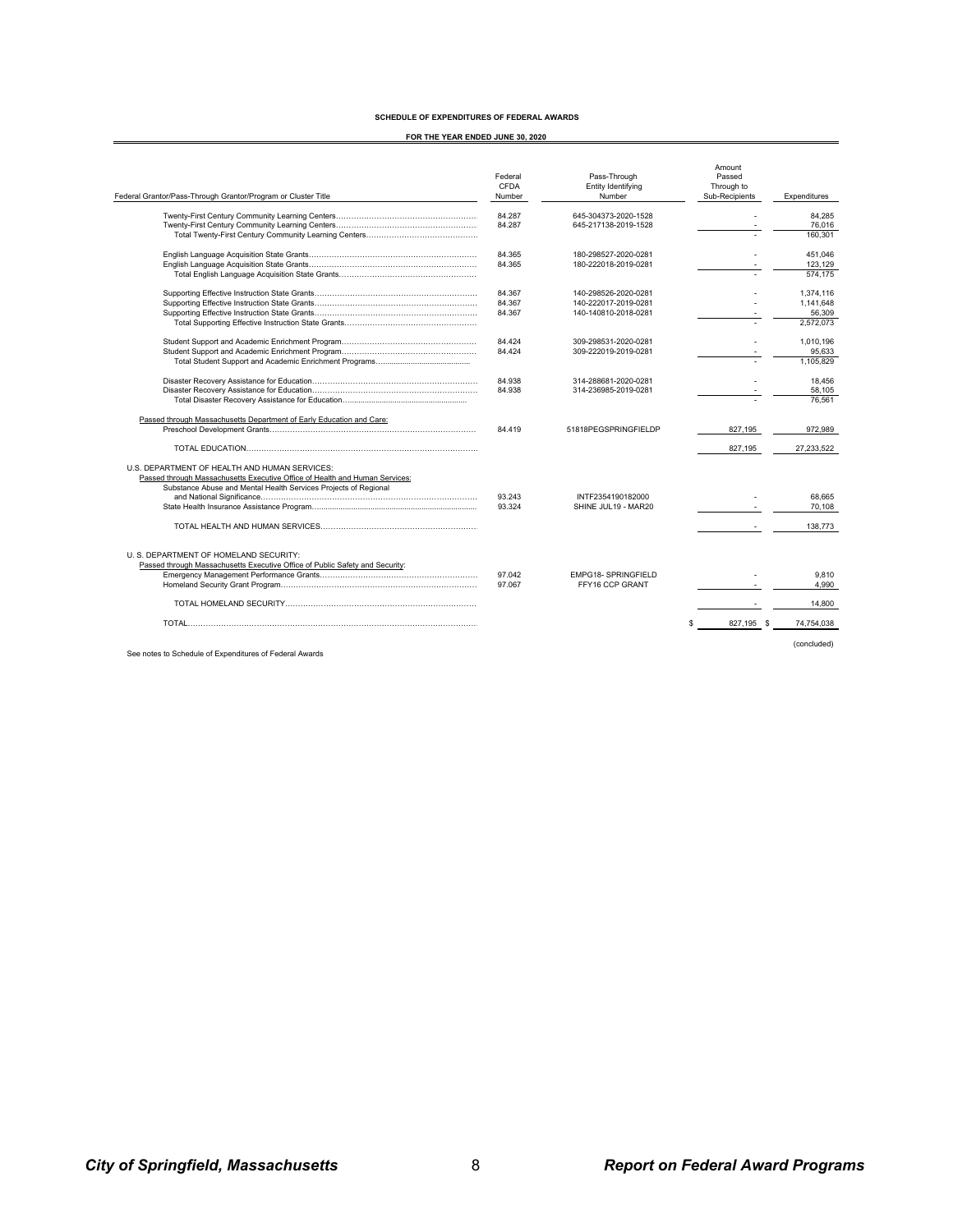#### **Note 1 – Basis of Presentation**

The accompanying Schedule of Expenditures of Federal Awards (Schedule) includes the federal award activity of the City of Springfield, Massachusetts under programs of the federal government for the year ended June 30, 2020. The information in this Schedule is presented in accordance with the requirements of Title 2 U.S. Code of Federal Regulations Part 200, *Uniform Administrative Requirements, Cost Principles, and Audit Requirements for Federal Awards* (Uniform Guidance). Because the Schedule presents only a selected portion of the operations of the City of Springfield, Massachusetts, it is not intended to and does not present the financial position, changes in the net position, or cash flows of the City of Springfield, Massachusetts.

#### **Note 2 – Summary Significant Accounting Policies**

The accounting and reporting policies of the City of Springfield, Massachusetts, are set forth below:

(a) Basis of Accounting - The accompanying Schedule of Expenditures of Federal Awards is presented on the modified accrual basis of accounting. Accordingly, grant expenditures are recognized when the related liability is incurred. Such expenditures are recognized following the cost principles contained in the Uniform Guidance, wherein certain types of expenditures are not allowable or are limited as to reimbursement.

(b) Cash Assistance - School Breakfast and Lunch Program - Program expenditures represent federal reimbursement for meals provided during the year.

(c) Non-Cash Assistance (Commodities) – School Lunch Program – Program expenditures represent the value of donated foods received during the year.

(d) The City of Springfield, Massachusetts has elected not to use the 10-precent de minimis indirect cost rate as allowed under the Uniform Guidance.

(e) Disaster grants are recorded in the year the grant is approved.